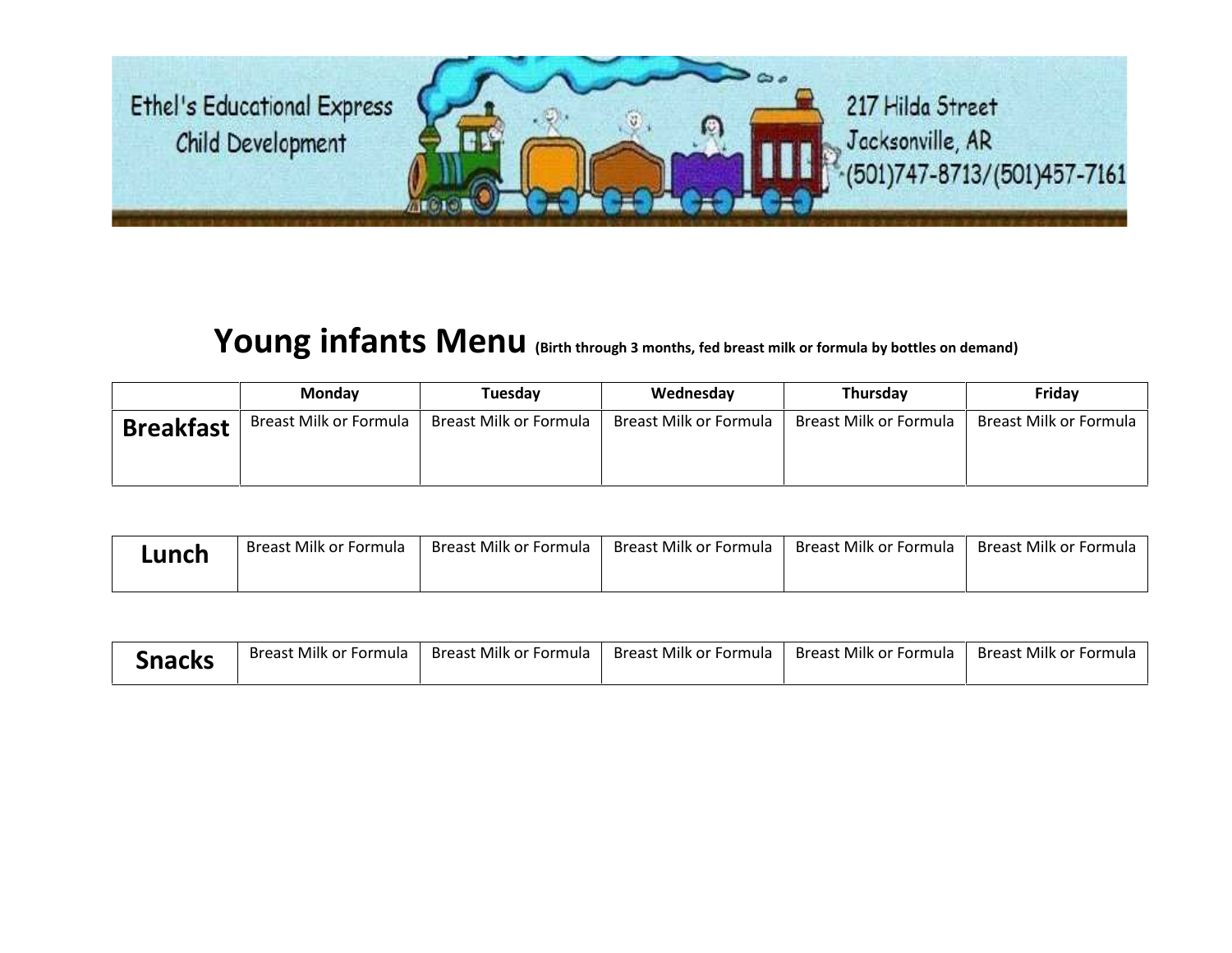Ethel's Educational Express Child Development



## **Younger Infants Menu (4 months through 7 months)**

|                  | <b>Monday</b>          | Tuesdav                | Wednesday              | Thursday               | Friday                 |
|------------------|------------------------|------------------------|------------------------|------------------------|------------------------|
| <b>Breakfast</b> | Breast Milk or Formula | Breast Milk or Formula | Breast Milk or Formula | Breast Milk or Formula | Breast Milk or Formula |
|                  | Rice Cereal            | Oatmeal Cereal         | Rice Cereal            | Oatmeal Cereal         | <b>Rice Cereal</b>     |

| Lunch | Breast Milk or Formula | Breast Milk or Formula | Breast Milk or Formula | Breast Milk or Formula | Breast Milk or Formula |
|-------|------------------------|------------------------|------------------------|------------------------|------------------------|
|       | Oatmeal Cereal         | Rice Cereal            | Oatmeal Cereal         | <b>Rice Cereal</b>     | Oatmeal Cereal         |
|       | Squash                 | Green Beans            | Carrots                | Sweet Potatoes         | Peas                   |

| Snacks | <b>Breast Milk or Formula</b> | Breast Milk or Formula | Breast Milk or Formula | <b>Breast Milk or Formula</b> | <b>Breast Milk or Formula</b> |
|--------|-------------------------------|------------------------|------------------------|-------------------------------|-------------------------------|
|--------|-------------------------------|------------------------|------------------------|-------------------------------|-------------------------------|